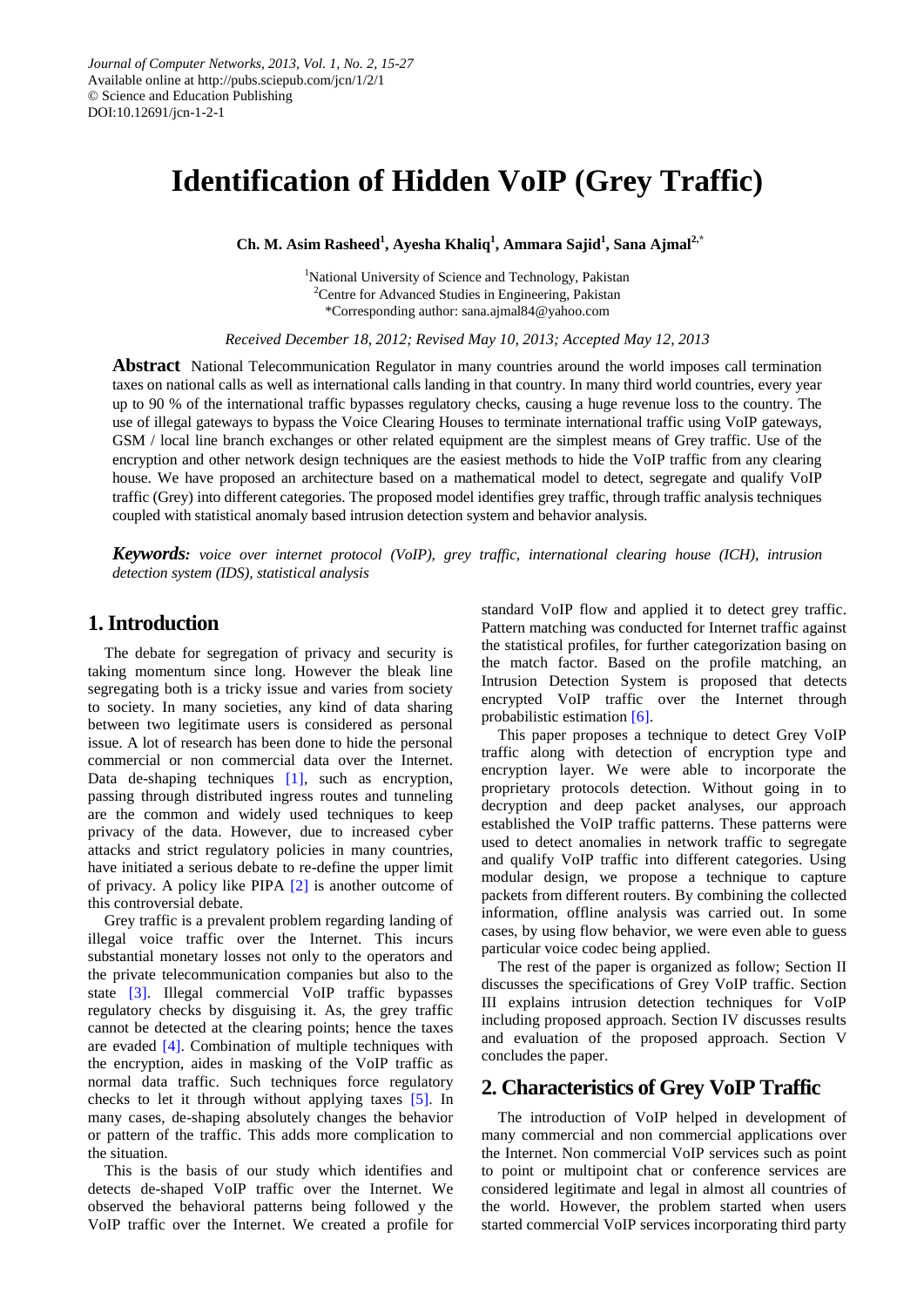transit or termination points. The simplest example of such models is use of Skype [\[7\]](#page-11-6) like services for voice termination over the public switched networks.

Introduction of VoIP traffic introduced a major changeover for voice based telephony, especially for revenue of the telecommunication operator operators. In pre-VoIP world, the voice data flows were generally computed according to duration of session, rather than on volume basis. Introduction of VoIP allowed telecommunication operators to share and transit voice data on volume basis disregard of its duration. This concept provided significant growth in telecommunication sector, especially for long distance and international calls. The growth of the telecommunication sector created opportunity for the telecommunication operators to reduce their operational expenditures by reducing interconnects cost. The reduction in the transit rates and the operator to operator interconnect rates allowed enhanced revenues for the operators. However, at the same time, the regulatory authorities considered clear definition of the interconnect and transit rates. Such definition helps to avoid monopolization, revenue assurance and fairness for all operators in the market.

The state agencies involved in the implementation of the taxes over the telecommunication operators have installed International Clearing Houses (ICH), especially for the VoIP traffic. Role of clearing house is to segregate the VoIP traffic from the normal Internet non VoIP traffic. It also includes determination of the operators involved in the traffic handling and to apply the taxes accordingly. The clearing houses are generally deployed at the data ingress points such as international data landing stations to monitor entire traffic entering through the path. Filtering techniques are subsequently applied on the ingress traffic to determine the source, destination and total data volume of the VoIP traffic for calculation of taxes. Similar to custom duties on the imported items, many regulatory authorities also consider the incoming international commercial VoIP as "imported voice" hence applies special taxes [\[3\].](#page-11-2)

At one end, these regulations have created new business opportunities for provision of third party transit and interconnect services. On the other hand, these regulations have allowed the data operators and the Internet service providers (ISP) to illegally handle VoIP traffic. By avoiding regulatory checks, these operators provide same services at substantially lower cost than legal operators [\[3\].](#page-11-2)

The VoIP de-shaping techniques allow illegal operators, such as Grey traffic handlers, to easily manipulate VoIP traffic flow  $[3,4]$ . The evaded taxes not only hamper the national income but also telecommunication growth of the specific country. As one party involves in such activities remains outside national boundaries, hence the legal action against such parties remain quite tricky and expensive option. This limitation allows foreign end of the illegal operators to open multiple parallel channels with the single or multiple illegal local operators. Due to involvement of huge illegal revenues, options for such operators remain open to install high end routers and combination of VoIP de-shaping techniques.

#### **2.1. Plain VoIP Traffic**

The VoIP traffic in plain and grey mode behaves significantly different for any clearing house. For a plain and a legitimate encrypted VoIP traffic, many well defined architectures and protocols has been defined over the years, by the researcher community. Without going to the details, many standardization agencies like the International Telecommunication Union (ITU) etc have presented a number of VoIP protocols and architectures, such as:

- H.323
- IP Multimedia Subsystem (IMS)
- Media Gateway Control Protocol (MGCP)
- Session Initiation Protocol (SIP)
- Real-time Transport Protocol (RTP)
- Session Description Protocol (SDP)
- Inter-Asterisk eXchange (IAX)
- Skype Protocol
- Skinny Call Control Protocol (SCCP)

Out of above mentioned protocols, H.323, Session Initiation Protocol and Real-time Transport Protocol gained large scale popularity among the telecommunication operators [\[8\].](#page-11-7) One of the significance of all these architectures is the segregation of the control and the data flows over the Internet. In all these protocols, the control traffic is a distinct characteristic for the determination of involved IP addresses and other flow statistics.

<span id="page-1-0"></span>

**Figure 1.** Normal VoIP Flow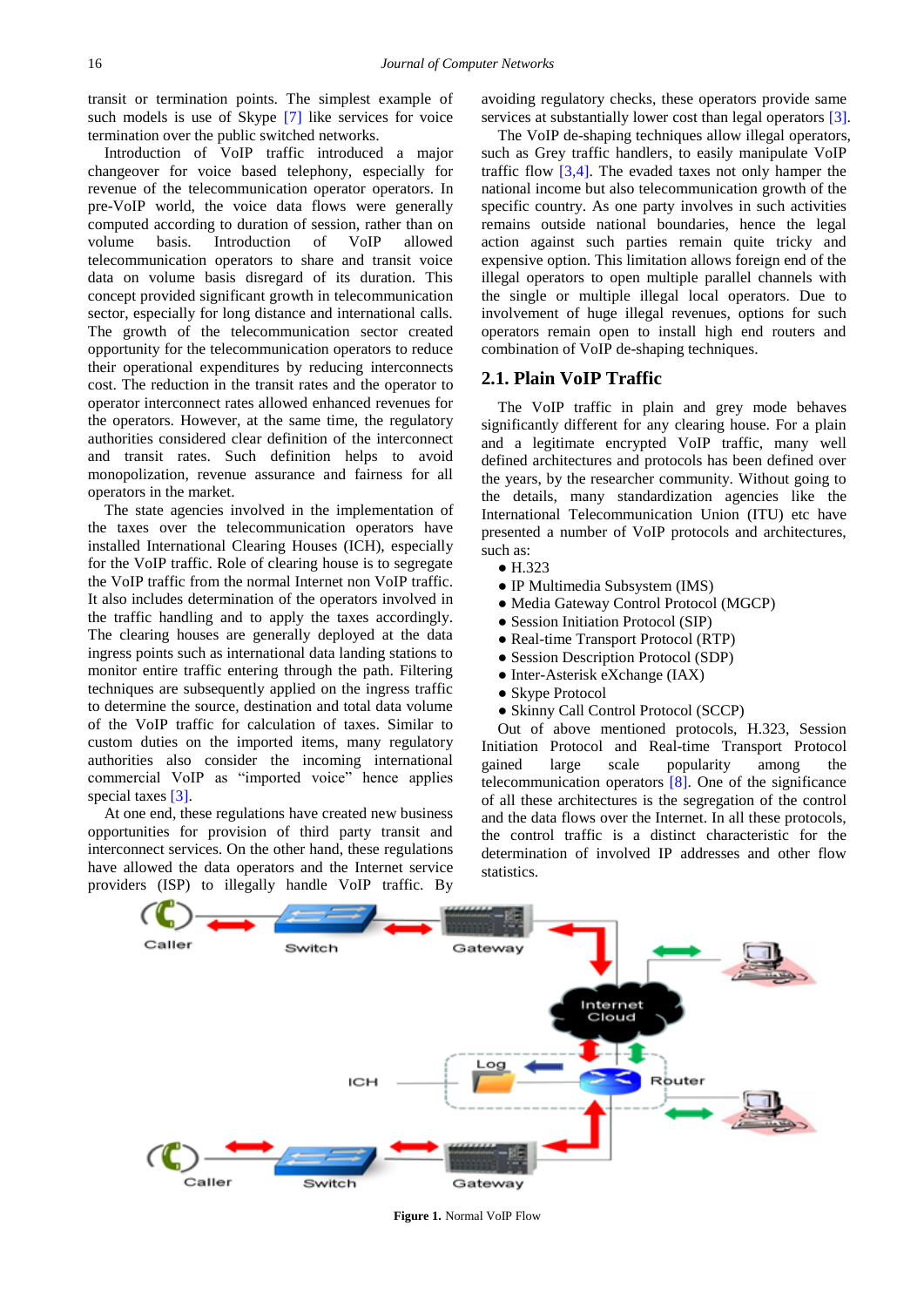For determination of standard VoIP traffic, one can assume a simple but standard scenario. As a standard case, clearing house is deployed at the ingress router as described in [Figure 1.](#page-1-0) The landing Internet data which contains standard (plain) and encrypted Internet traffic including VoIP. Clearing house observes the VoIP traffic signatures against normal non VoIP Internet data traffic. This is done by matching VoIP control traffic against specific VoIP protocol [\[9\].](#page-11-8) VoIP statistics are determined for post processing of VoIP flow according to regulatory policies.

For advanced level of the clearing houses, the VoIP control traffic is compared against the VoIP data traffic for correct estimation of traffic. However, this approach involves significantly high filtering resources at the ingress routers. Moreover, to avoid processing delays, such detailed analysis is not implemented at all clearing houses. Such limitation provides opportunity to the grey traffic handlers to simply hide the control traffic to bypass the clearing house.

The target of grey traffickers is to bypass clearing house, hence evade taxes. The easiest way to bypass clearing house is through de-shaping VoIP signatures. Due to involvement of huge revenues, research is also involved at grey traffickers end as well to introduce new clearing house bypassing techniques [\[10\].](#page-11-9) The evolutionary process in development of traffic de-shaping techniques passed through many phases as under:

#### **2.2.1. Isolated Data Links**

Use of the isolated data links for the VoIP control traffic [\[5,10,14\]](#page-11-4) from other VoIP data was considered as the simplest method to hide the control information. As most of the clearing houses are intended to compute the voice statistics, rather than analyzing the voice contents. Such clearing houses are more concerned with the VoIP control traffic than the data traffic. By design, the VoIP control traffic requires lesser bandwidth as compared to the data traffic. Hence, it can be bypassed from clearing house using isolated channels. Use of satellite links is the simplest and most effective method in this regard.

# Switch Gateway Control Traffic through Satellite Link Log ICH Router Caller Switch Gateway

**Figure 2.** Isolated Control Traffic VoIP Flow

[Figure 2](#page-2-0) depicts the flow of the isolated control traffic between VoIP gateways using the satellite links. As the satellite links bypasses the clearing house, it fails to detect actual amount of the voice calls flow. Resultantly, such scenario causes false statistics by the clearing house.

#### **2.2.2. Control Traffic Manipulation**

<span id="page-2-0"></span>**2.2. Grey VoIP Traffic**

<span id="page-2-1"></span>The manipulation of the control traffic of any VoIP protocol was considered as initial effort [\[11\]](#page-11-10) for the grey traffic introduction. Other than using isolated channels for VoIP control traffic, the grey traffickers used simple encryption techniques to hide the control traffic passing through clearing house. Resultantly the clearing houses involved in the data acquisition through control overheads, failed to acquire the statistics. This technique introduced minimum overheads for overall traffic. However, this approach could easily be compromised by the detailed data traffic analysis.



**Figure 3.** Encrypted VoIP Flow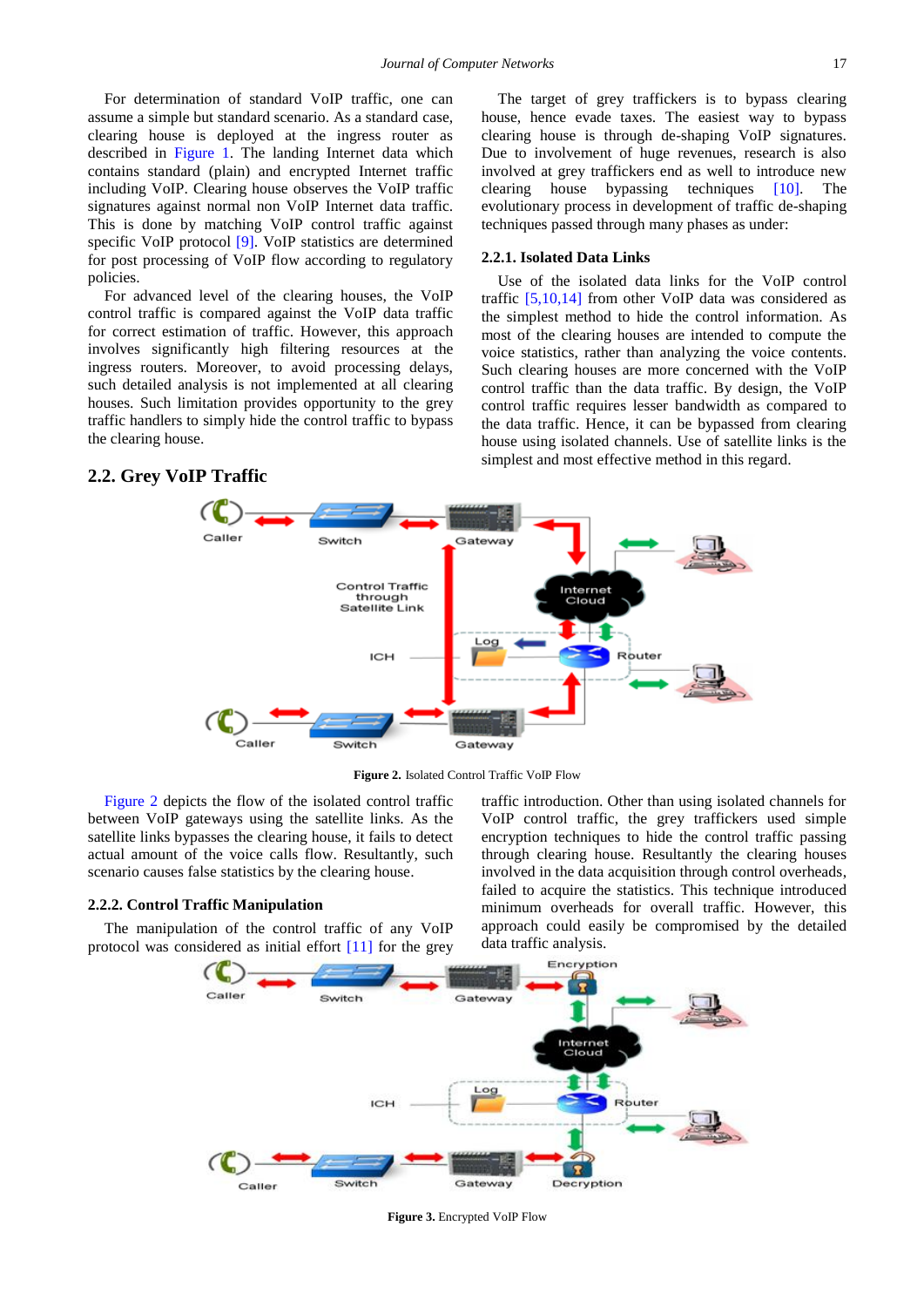#### **2.2.3. Continuous Traffic**

Many organizations like financial institutes, health managers, or even a few public sector institutes use continuous encrypted traffic for their routine functionalities. A large scale of data communication is based on the end-to-end or router-to-router encryption [\[13\].](#page-11-11) Hence, use of the encryption is the easiest method to de-shape any data signatures [\[10,12\].](#page-11-9) For the grey traffic, the VoIP control or even data traffic is encrypted before entering the Internet cloud. The encrypted traffic is then decrypted after the clearing house. The end to end encryption of the VoIP data traffic along with the VoIP control traffic could merge the VoIP signatures with the other encrypted traffic over the Internet. The flow is decrypted in [Figure 3,](#page-2-1) where clearing house detecting the VoIP protocol, is unable to segregate normal data and encrypted VoIP traffic. This approach made job of the

clearing house, quite complicated. However, the regulators managed to cope up the issue through statistical analysis of over all traffic [\[15\]](#page-11-12) as described in subsections.

#### **2.2.4. Multiple Simultaneous Flows**

Use of multiple simultaneous uni-directional traffic flow  $[10,12,14]$  is the third modification in the chain. Most of the countries or networks have more than one data traffic landing stations. Use of separate ingress and egress paths for the entering and leaving VoIP traffic could easily make the statistical analysis quite complicated. This approach gives incomplete and partial data for the statistical analysis. Using this approach can easily force the clearing house to generate true alarms for all channels or data flows. Due to the nature of this approach, a clearing house may have to process a large chunk of the data without getting the true picture.

<span id="page-3-0"></span>

**Figure 4.** Multiple uni-directional VoIP Flow

[Figure 4](#page-3-0) depicts the simultaneous multipath flows for VoIP traffic. The entire data traffic is passing through the network connected with the clearing house. However, involvement of different IP addresses and segregated routes, make the flow analyses quite complicated for large scale data flows, e.g. multiple terabytes per second.

#### **2.2.5. Hybrid Approach**

Use of the hybrid mechanism is the most complex design adapted by the grey traffickers. This technique involves use of all or combination of the above mentioned schemes, i.e. encryption, multiple uni-directional flow and isolation of control traffic. Large amount of the revenue involved in the grey traffic business lure the criminals to invest heavily in the business. Use of fast processing machines, to avoid degradation in call quality can easily be introduced by the grey traffickers. Use of the proprietary encryption techniques, isolated satellite links and fast processing end routers, could easily be deployed to earn large revenues.

In our design, we intend to develop an approach which could target the hybrid approach.

# **3. Intrusion Detection for VoIP Traffic**

Due to involvement of encryption and other complicated traffic de-shaping techniques, guaranteed identification of grey traffic is always questionable. Although, considering this limitation, one can argue on the end goal of the entire proposed approach. Resultantly, the main goal of the proposed approach is not to charge the grey traffic according to regulatory regime. Rather, the aim is to identify the grey traffickers for subsequent legal action. The grey traffic in many countries is considered as illegal and a violation of law. Hence, identification of end hosts involved in grey traffic can significantly assist law enforcement agencies to arrest the culprit and initiate legal proceedings.

Although, subsequent steps towards authentic determination of grey traffic are beyond scope of this paper. However, for better understanding of end goal, a brief discussion in this regard is done in subsequent paragraphs.

To bypass ICH for transfer of grey traffic is not fruitful, till it is terminated appropriately at the end users. For smooth termination of grey traffic, transfer of traffic to some legal telecommunication operator is required. Hence we can divide the grey traffickers in different categories, as:

• The legal operators can terminate the grey traffic relatively easily, especially within their own network. However, inter operator traffic reconciliation and can assist in this regard.

● Traffic handling by the non operators need interfacing with the legal operators for termination of traffic. The technical approach coupled with other techniques can help the regulatory agencies in reduction of overall grey traffic. Other techniques, such as physical checks, determination of terminal telephone lines,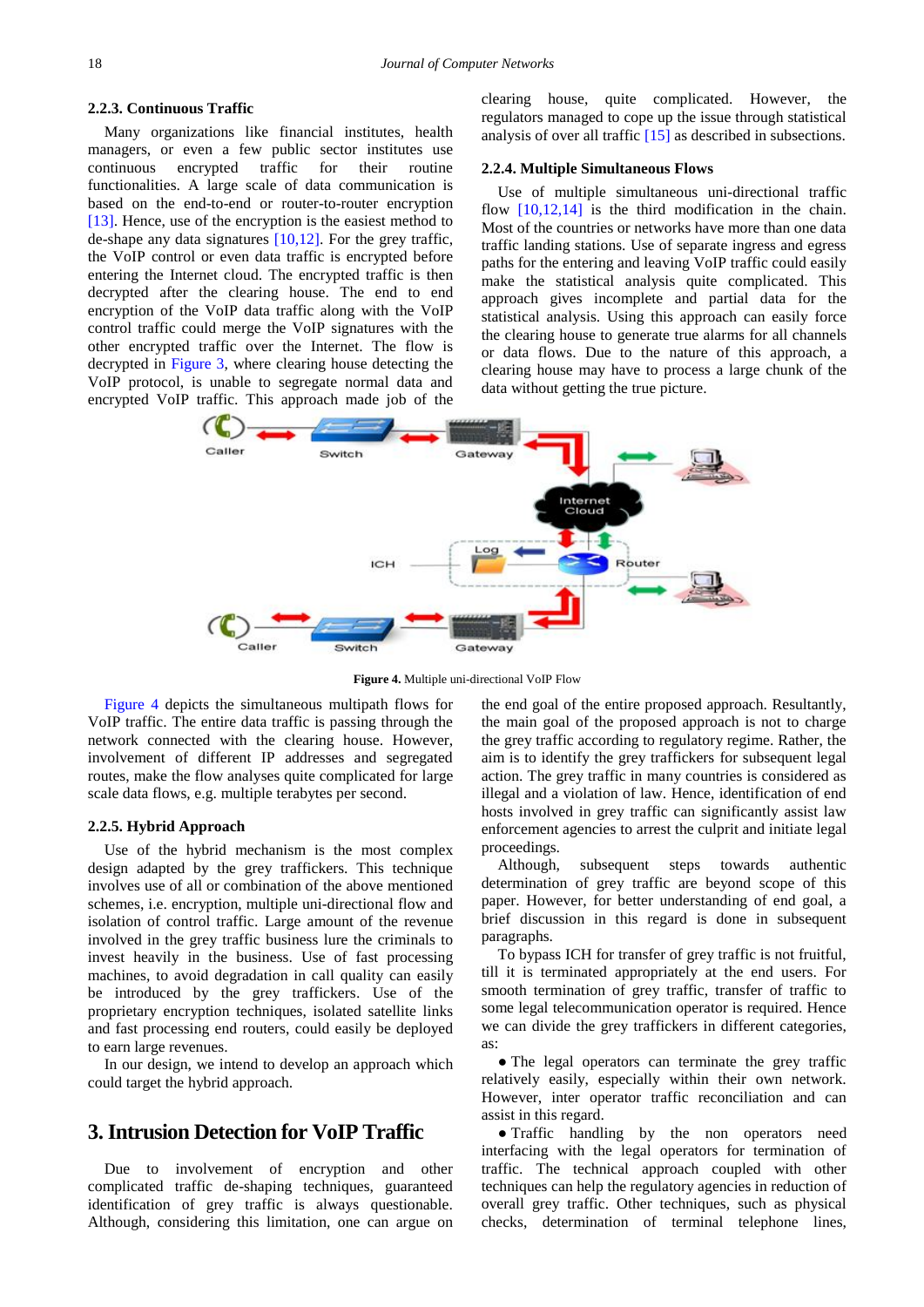variation in traffic load on cellular Base Transceiver Stations (BTS) and source number analysis, etc, can greatly assist towards the end goal.

• Use of encrypted tunnels can hide the end users. However, determination of tunnel end point routers can itself lead towards the grey trafficker.

The threats and challenges posed by the grey traffickers required new research to answer the issue in highly professional manner. There are many techniques proposed for the intrusion detection systems (IDS) and traffic  $\&$ signature analyses especially for VoIP traffic [\[6,15,16\].](#page-11-5) Comparison of different schemes is as under:

#### **3.1. Current Approaches**

Network monitors can help in managing the networks, logging network activity and creating history reports [\[24\].](#page-11-13) However, network monitors do not use profile based matching to detect any certain type of the traffic. The variety of the attacks and increased sizes of the attack signatures, make the task of IDS quite complicated. Hence, the forensic process must inspect the traces against all the attacks and the fingerprints. Due to variety of the applications and the type of attacks at different layers, the pattern of intruders is not localized to the specific packet. This limitation demands analyses of the each packet, against the attacker signatures.

Packet sniffers like Wireshark [\[21\]](#page-11-14) can capture the packets and examine their headers to log the relevant information of the passing traffic. These packet analyzers only work on the standard protocols. Packet sniffers are generally packet-centric (not data-centric). They do not provide the analysis of the overall end-to-end flow or the applications in use. Such analyzers operate on per packet basis, as they generally do not give information of sessions and type of flows [\[21\].](#page-11-14)

Deep packet analyzers (DPA), e.g. SNORT [\[22\]](#page-11-15) examines the data part of the packet by decoding it. They detect protocol viruses, worms and intrusion for the purpose of collecting statistical information. However, use of the encryption or the distributed data flow paths complicates the job of the DPA.

Other than the open market IDS and DPA tools, researchers have made other endeavors to answer the challenge. The efforts were generally made for a specific network design or architecture. A very few contributions were made purely for a large sized and multi-interface network such as national Internet architecture. Moreover, the IDS or the DPA, specifically for the grey traffic handling are rarely used. Serious efforts have been made by the researchers to detect VoIP from the tunnels. Similarly, different VoIP protocols have been targeted for the detailed analysis.

Statistical analysis is considered to be a suitable approach for the VoIP detection through encrypted tunnels [\[16,23\].](#page-11-16) Statistical finger printing or analysis is also proposed for the detection of any specific protocol [\[15\].](#page-11-12) Detection of the transport layer protocol like UDP, TCP, SSL or TLS and application layer protocols like FTP or HTTP can be detected by using statistical or behavior analysis. However, statistical analysis demands availability of the entire data statistics before performing classification. This limitation makes the overall requirement of the classifier, quite complicated. Similarly, end-to-end encrypted tunnel at the network layer, poses complicated challenge for the detection of the application layer protocols.

The idea to perform distributed IDS is not new. Many researchers [\[17,18,19,20\]](#page-11-17) have proposed multiple schemes to cater different type of challenges. These challenges involve distributed data sets and encryption. However, the verification of a composite model for the large scale national level networks, still remain a practical challenge. Involvements of the proprietary or multi-layered encryption with distributed data sets make the situation more complex. Due to this very reason, a dire need was felt to develop a comprehensive model specifically for the VoIP grey traffic.

#### **3.2. Proposed Approach**

We observed that even after a lot of the dedicated effort by the researchers, no single approach could answer all the challenges, as:

● Deep packet analyzers are generally slow in performance. Hence, the DPA of large sized or national level network can cause bottle neck for the overall network traffic.

• Offline DPA processing of any network traffic can eliminate the choking problem. However huge memory banks will be required to capture and save the complete network traffic.

● DPA processing for multipoint ingress for VoIP traffic needs convergence of the entire data flow, to link two way traffic flows for same VoIP sessions.

● Use of distributed network paths can limit the performance of statistical analyzer. Hence deployment of the large size IDS at all data entry points may become a financial restriction.

● Use of the encryption at lower layers (e.g. IPSec or PPtP) makes equal sized packets to traverse the network. Resultantly, the statistical analysis of the upper layers gets complicated.

● For the encrypted grey traffic, determination of number of concurrent sessions remains unavailable. Even use partial statistical analysis according to packet arrival time variations cannot help in this regard.

● Use of proprietary voice codec and encryption protocols may substantially change the traffic signatures. This limitation deprives complete automation and demands manual observation and intervention for the runtime analysis.

• The grey traffickers may periodically change source and destination IP addresses. Counter technique to this approach needs continuous liking of historical data, as well as determination of physical address of source / destination.

#### **3.3. Design.**

The analysis of these limitations needs a generic architecture duly linked with the human intelligence for the runtime routines. We considered application independent approach using detailed behavior and statistical analysis. The proposed approach can be deployed through the distributed architecture, using modular approach. The distributed and the modular design allow further detection and classification in the layered methodology.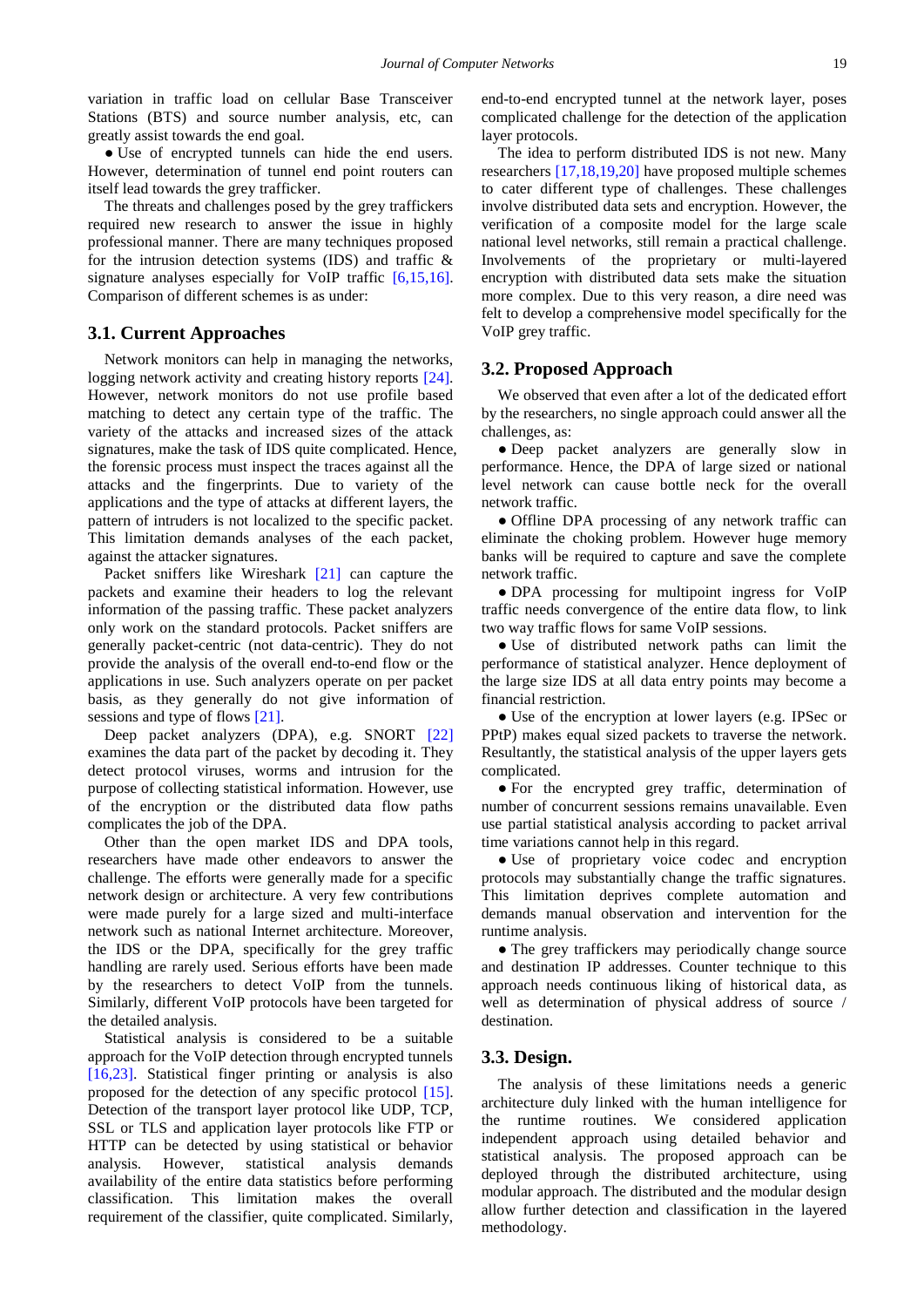This paper proposes a solution, consisting multiple stand-alone modules for detection of encrypted packets over the Internet. To use the previous research and to target the overall solution, we propose aggregation and combination of a few previously proposed approaches. The aggregation under the modular architecture proved to be more promising and realistic. Combining the best proposed solutions under one platform may create interoperable issues; however, a well defined and implemented design can offer smooth operations.

For the final analysis, behavior of the captured traffic over a period of time is analyzed for the subsequent categorization. We considered use of the different traffic analysis techniques defined for the VoIP and non VoIP analysis. We also considered a simplified model based on pattern and behavior analysis of the non grey VoIP traffic. We propose an approach for the VoIP detection, based on the combination of best effort techniques to address the issue as following:

● *Modular deployment*. Deployment of the overall system under different stand alone modules offers maximum flexibility. This approach also allows modification or up-gradation of any module without affecting the network or VoIP detector efficiency. We propose four different modules in this regard. The detail of the each proposed modules is explained in subsequent paragraphs.

● *Mirroring traffic at ingress / egress router of the network*. We propose to create a parallel link at each ingress and egress router. Mirroring of traffic flow will allow smoothness of overall Internet traffic. Any delay or malfunction will only affect the VoIP analysis without affecting the normal data or even under analysis VoIP traffic.

● *Extraction of packet features for statistical analysis*. Instead of performing DPA, we observed use of the statistical and behavioral analysis more suitable for the task. This approach follows extraction of detailed information through the packet header analysis. The small sized extracted header fields will act as input for the subsequent processing.

● *Short-listing packets of interest*. The overall analysis of any national Internet traffic [\[23\]](#page-11-18) proves that VoIP consumes limited chunk of resources as compared to over all data traffic. Hence the total size of processed data can be reduced significantly by discarding the non-VoIP and plain VoIP data.

● *Logical packet and session processing*. The outcome of each packet can be made useful for the final analysis, if session information is acquired through the post processing of extracted header information. This step can be quite time consuming due to involvement of the large sized historical data processing. To reduce the processing time, this step may involve use of the refined and parallel database.

● *Pattern matching*. Pattern analysis of the captured traffic with the standard observed VoIP traffic patterns is the most important process of the overall system design. This step involves intelligent behavioral and statistical analysis coupled with the human intelligence. The rules according to historical data analysis need to be updated on regular interval for improved efficiency of the system.

● *Classification of suspected IP addresses*. This is the last step of the proposed system. The suspected traffic can be classified as highly, moderate or slightly suspicious basing on the rule matching of the previous step.

#### **3.4. High Level Architecture**

The proposed model is deployable in four standalone but inter linked modules. Each previous module will act as input to subsequent module. For the ease of deployment, we considered that out of all four modules, only the first module needs to be deployed at each data ingress / egress point. For the better efficiency, this module can be deployed at national ingress router at ICH. This will cater analysis of entire traffic entering and leaving the network with minimum resource deployment. The remaining three modules can be deployed at any central location.

Deployment of capturing module at national ingress point (ICH) will allow monitoring of entire data traffic entering the country. Although, such requirement can create a bottle neck and may require significant processing resources. However, as the ICHs are already processing the entire Internet traffic, the deployment of first module will not add any significant processing delay for the traffic. Moreover, considering the revenue loss involve in handling of the grey traffic, one time expenditure and proper offline configurations can significantly help towards resolution of the problem.

<span id="page-5-0"></span>

#### **Figure 5.** Proposed Flow

The ICH installed at national traffic ingress points already performs traffic determination process for standard VoIP traffic. Hence installation of module 1 at such routers will not add significant overhead.

In addition to ICH, module 1 can also be deployed at public sector ISPs, which enjoy significant market player (SMP) status. Such ISPs are considered trusted ISPs, and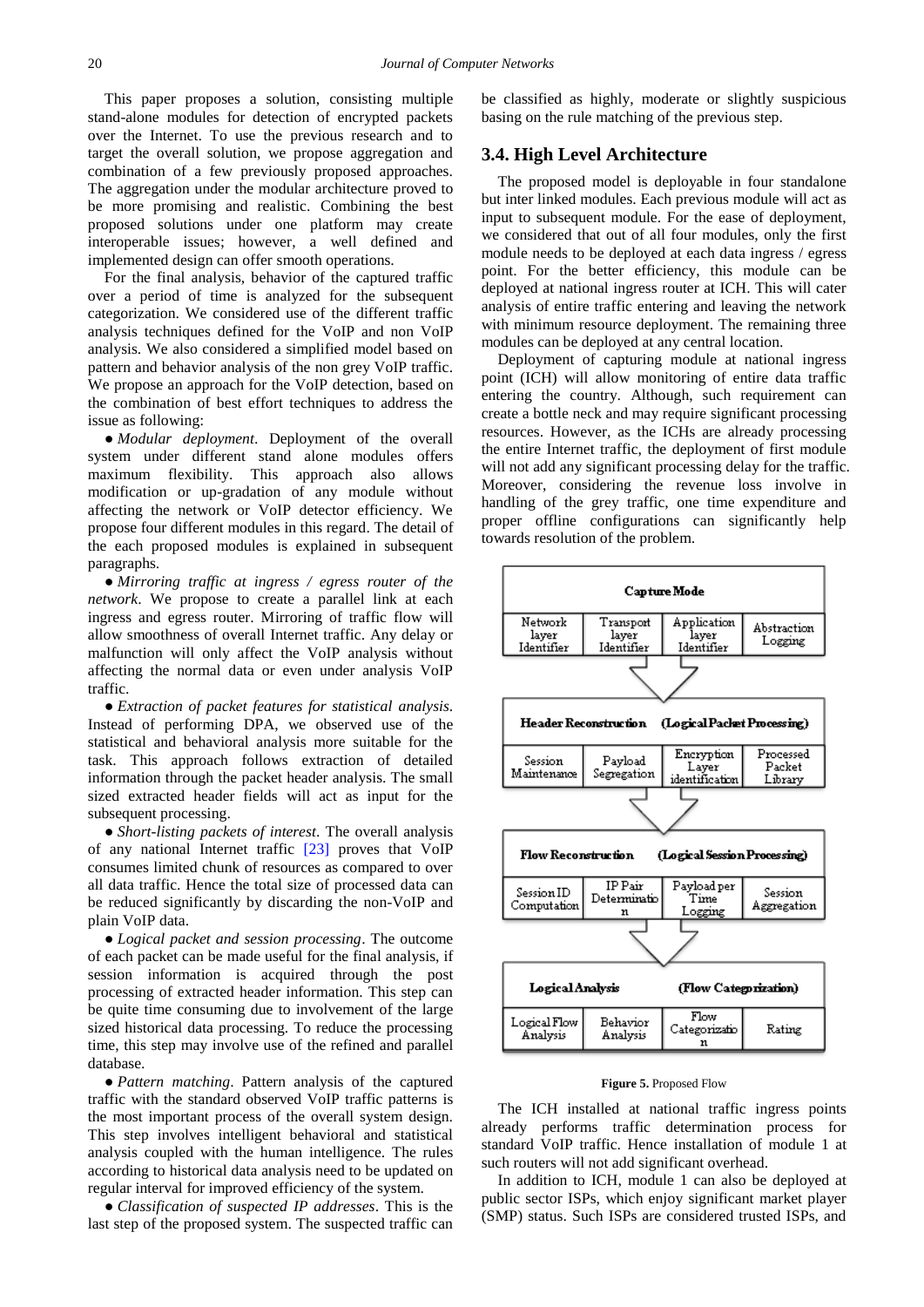work directly under public sector entities. Deployment of module 1 in such circumstances will provide distributed deployment and more flexibility.

Module 2, 3  $\&$  4, which are actually more complicated and require high processing, can be installed as standalone machines. These three modules will use data provided by module 1, hence will not affect runtime traffic.

High level architecture with proposed flow for all of the modules is shown in [Figure 5.](#page-5-0)

#### **3.4.1. Capture Mode**

This is the first module proposed in the list. This is the only module which needs to be working on the runtime. This module captures entire mirrored traffic from each of the ingress and egress routers within any network. The captured traffic is used for the extraction of the multi-layer packet header information. Twenty three different header values are extracted from the top four layers of TCP/IP stack. However, in case of the encrypted traffic, information related to all of the fields may not be available.

Starting from the MAC layer, subsequent top layers may not provide sufficient information due to encryption at different layers. Regardless of the type, the header information in each packet from the highest accessible layer is scanned. To avoid the packet loss which may lead to false alarm, all of the packets are treated in similar way without any post processing. However, redundant data could be eliminated in subsequent modules through virtually offline filtering. By using the capture mode, following useful and relevant fields can be extracted depending on the type of encryption used:

- Packet Arrival Time
- Header Size (Data Link Layer)
- Payload Size (Data Link Layer)
- Protocol Type (Network Layer)
- Payload Size (Network Layer)
- Header Size (Network Layer)
- Source IP (Network Layer)
- Destination IP (Network Layer)
- Next Protocol (Network Layer)
- Next Protocol Header (Network Layer)
- Next Protocol Payload (Network Layer)
- Next Protocol Type (Network Layer)
- Transport Protocol (Transport Layer)
- Source Port (Transport Layer)
- Destination Port (Transport Layer)
- Payload Size (Transport Layer)
- Header Size (Transport Layer)
- Sequence Number (Transport Layer Encryption)
- Acknowledge Number (Transport Layer Encryption)
- Application Protocol (Application Layer)
- Payload Size (Application Layer)
- Header Size (Application Layer)

• Application Reserved (for application layer proprietary protocols).

The output of capture mode can be logged for extraction of session and flow information. The extracted information from each ingress / egress router can be maintained at some central server for minimal deployment. The same information will act as input to the next module. Different "Raw" files extracted through multiple bidirectional or unidirectional flows at same or different timings can be analyzed simultaneously for combined output. This approach will not only cater entire network

traffic, but will also counter distributed flows used for the de-shaped VoIP traffic.

#### **3.4.2. Header Reconstruction**

This is the second proposed module of the chain. This module can either be deployed independently or in conjunction with the third module. The aim of this module is to develop the process packet library (PPL) from the raw packet library. The PPL will establish transport layer session information of each packet. For every entry in the raw library, this module will check the source and destination IP address and port numbers. It will log payload size based upon the sessions. For any new port which is different from the ports of the previous entries, the entry is considered to be a new session between an IP address pair. For every new session, the number of sessions between an IP pair will increment linearly. For each session, the total payload size and the duration of the session are re-computed. Also, the encryption layer on the packet is determined basing on the last accessed header. The PPL as output of Module-2 will contain minimal data set entries including:

- Source and Destination IP.
- Source and Destination port.
- Session Start and End Time.
- Encryption layer.

#### **3.4.3. Flow Reconstruction**

The third module for the logical session processing (LSP) is the most time consuming part of the design. The PPL database includes entire traffic entries. The LSP constructs the end-to-end session information from the PPL. The packet arrival time for different sessions may not follow the same behavior. Hence, the session maintenance will require search from entire PPL database. For the each IP pair, identified in PPL, LSP will create a pair of database entries for each direction of traffic flow. Assuming, if the IP pair is "A" & "B", then two separate databases will be created, one for traffic flow from "A" to "B" and the other for "B" to "A". This approach will help to determine the bi-directional flow behavior of the VoIP traffic at distributed network paths.

Due to involvement of heavy processing, we recommend use of professional database (e.g. MySQL or Oracle etc). The resultant output database entries will contain all the sessions between an IP pair, encryption layer and the payload for each session logged against time. To draw the time based graph, the output database will be updated periodically according to the change status of the payload, number of sessions or time.

This approach can manipulate the processed data for analysis purpose. Different sessions of the same IP pair may start and end at different times. The LSP can maintain different database graphs for the payload, number of sessions, etc, against time. This can help in the computations regarding session durations and number of sessions maintained during a time interval for the post analysis. The output of this module is recorded as the Processed Session Library (PSL). The PSL will act as raw data for the logical analysis in classification of data traffic.

#### **3.4.4. Logical Analysis**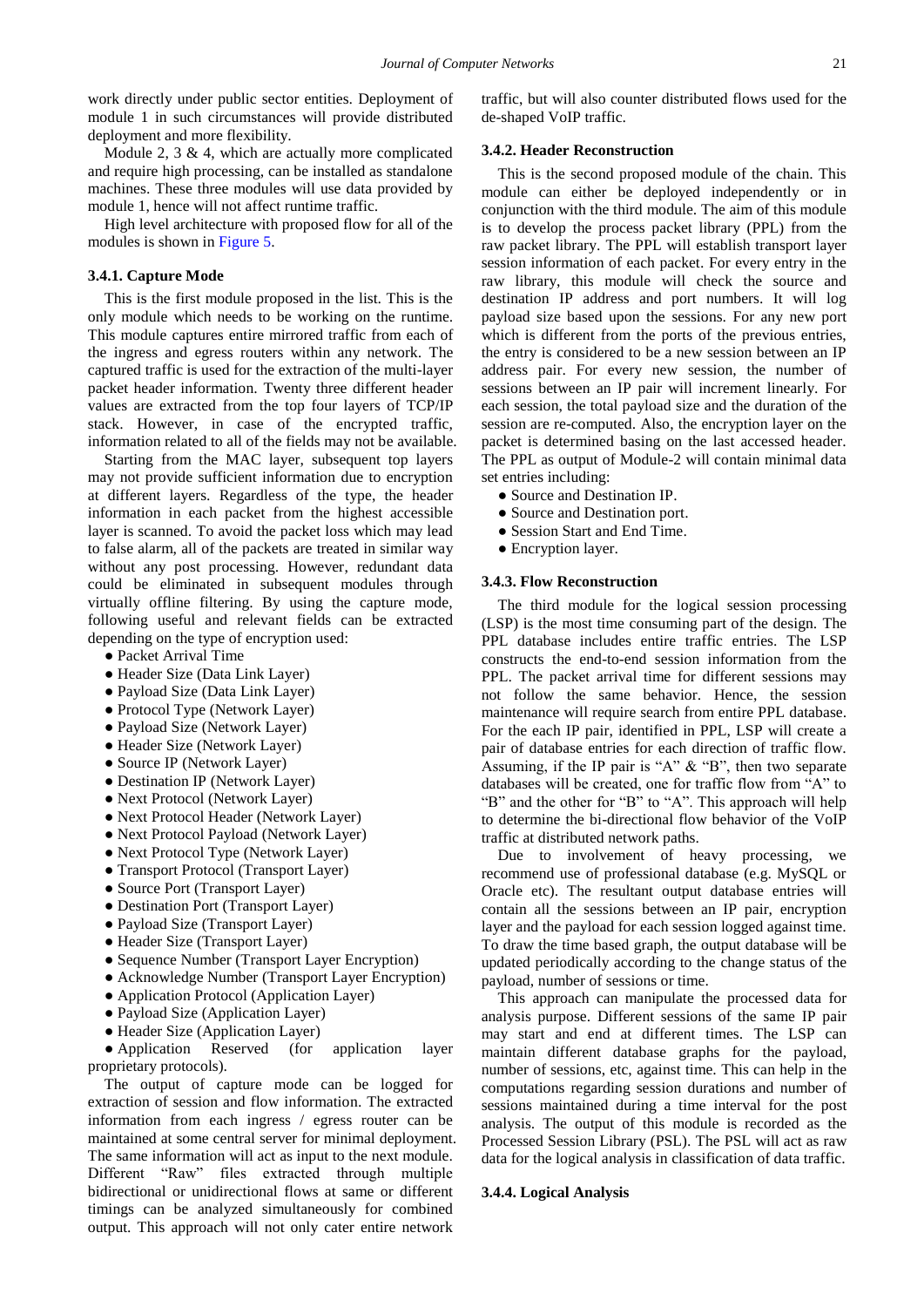This module is brain of the entire design. This module evaluates and categorizes traffic depending on standard VoIP behavior and flow pattern. The rules for this module can be modified according to pattern and behavior of type of data and the statistical analysis. Decision making and classification of the traffic can be done according to the historical rules of plain VoIP and known grey traffic. Different criterion metrics can be considered for subsequent classification. Analysis parameters and their weights are discussed in the following section.

#### **3.5. Analysis Parameters**

To define the rules being followed by the grey VoIP traffic, we studied the behavior of the standard VoIP traffic at an Internet service provider (ISP). We also generated different types of traffic at the laboratory, as under:

- Plain VoIP traffic.
- Network layer encrypted VoIP traffic.
- Transport layer encrypted VoIP traffic.
- Application layer encrypted VoIP traffic.
- Distributed VoIP traffic.
- Encrypted non VoIP traffic.

Considering the forensics evidences collection using neural approach providing more efficient results [\[25\],](#page-12-0) the behavior of different metrics was observed over the test traffic. In order to define the statistical model, six metrics that distinguished VoIP from other traffic flows were considered. According to the observed behavior, different logical weights were assigned to each metric. Accordingly, the observed behavior was modeled for the subsequent pattern and signature matching against the de-shaped VoIP flow. The weighted model was later used for testing and analyses of the de-shaped VoIP traffic. At the end, acquired results were compared against the plain VoIP flow. The different metrics and their significance for the commercial grey VoIP were computed as under:

#### **3.5.1. 24 Hour Traffic Flow**

Most significantly, we observed that each telecommunication operator runs its operations around the clock. Although traffic intensity varies with different hours of the day, but, global time zone variations provide international telecommunication operations for the 24 hours of the day. This condition was the first to check to ascertain if the traffic between any IP pair flow operates round the clock with negligible null periods or not. The null activity periods between different sessions of a same IP pair occurring at same time can highlight distributed traffic paths. After analysis of different network traffic flows and considering the practical outage periods, the threshold for this criterion was observed to a minimum of 22 hours in a day for any commercial VoIP traffic flow.

#### **3.5.2. Multiple Simultaneous Sessions**

Usage statistics of the Internet [\[24\]](#page-11-13) showed that ISPs providing VoIP connections had very high probability of maintaining multiple sessions simultaneously, than non VoIP traffic. This metric provides a base line to distinguish a commercial telecommunication operator from a non-commercial telecommunication usage, such as voice chat. The commercial VoIP flow between two international telecommunication operators will not be restricted to a single user at a time as in case of peer to peer VoIP flows (Skype). Hence, each commercial VoIP flow contains traffic of multiple simultaneous users. In case, if the network layer encryption is used, session information may not accessible even with the deep packet analyses. This limitation may always be observed for the grey VoIP traffic, due to involvement of the encryption.

#### **3.5.3. Continuous Traffic Flow**

As large number of customers' uses telecommunication services globally, the probability for the null periods in a VoIP flow, between two VoIP gateways, remain extremely low. Contrary to the VoIP flow for the telecommunication operator, other encrypted flows are either time restricted (e.g. working timings) or activity restricted (e.g. day, night or late night hours). From a standard commercial VoIP flow, we observed three different time brackets providing intensive VoIP usage. These flows were also compared against the call flow behavior curves of different telecommunication operators. However, these timings may vary basing on the national culture and the climatic conditions. The intensive VoIP usage was observed during:

- Morning 0900 to 1100 hours.
- Afternoon 1500 to 1700 hours.
- Evening 1900 to 2100 hours.

The first two time brackets clearly link the activity within the office hours. However, the evening time bracket provides a useful baseline segregating office activities from the non-office activities.

This condition can be checked if the traffic flow between any specific IP pair remains continuous between any specific start and end timings. For the continuous flow, we observed that the payload during entire session remain non zero for any specific IP pair. As all VoIP codec continuously generate some network traffic even in the absence of the voice activity, repeated nulls during continuous sessions can lead to non VoIP traffic. This condition, coupled with the fact that multiple VoIP sessions have a very low probability of being on hold at the precise same moment, is a very unlikely scenario in a commercial VoIP connection. The threshold for this condition was observed to 2.5 minutes at a stretch.

#### **3.5.4. Bi-Directional Flow**

The normal data flow for Internet usage (less VoIP) was generally observed as asynchronous. However, the commercial telecommunication based VoIP flows are generally bidirectional and highly synchronous involving chat from both ends. The bidirectional flow of the traffic is an integral feature of any commercial VoIP traffic. The ratio between sent and received data for the telecommunication based VoIP flows were computed close to the unity. The same ratio for the browsing, data downloading, gaming or unidirectional media streaming remained highly fractional.

This emphasizes on the fact that in the VoIP connection, the traffic load in both directions is almost equal. After observing different realistic flows, the threshold for this condition was set to 60-40, i.e. approximately no side of the end VoIP gateways generate more than 60% of the total data. This can also be stated as each party during a commercial VoIP activity must contribute at least 40% of the total data transferred.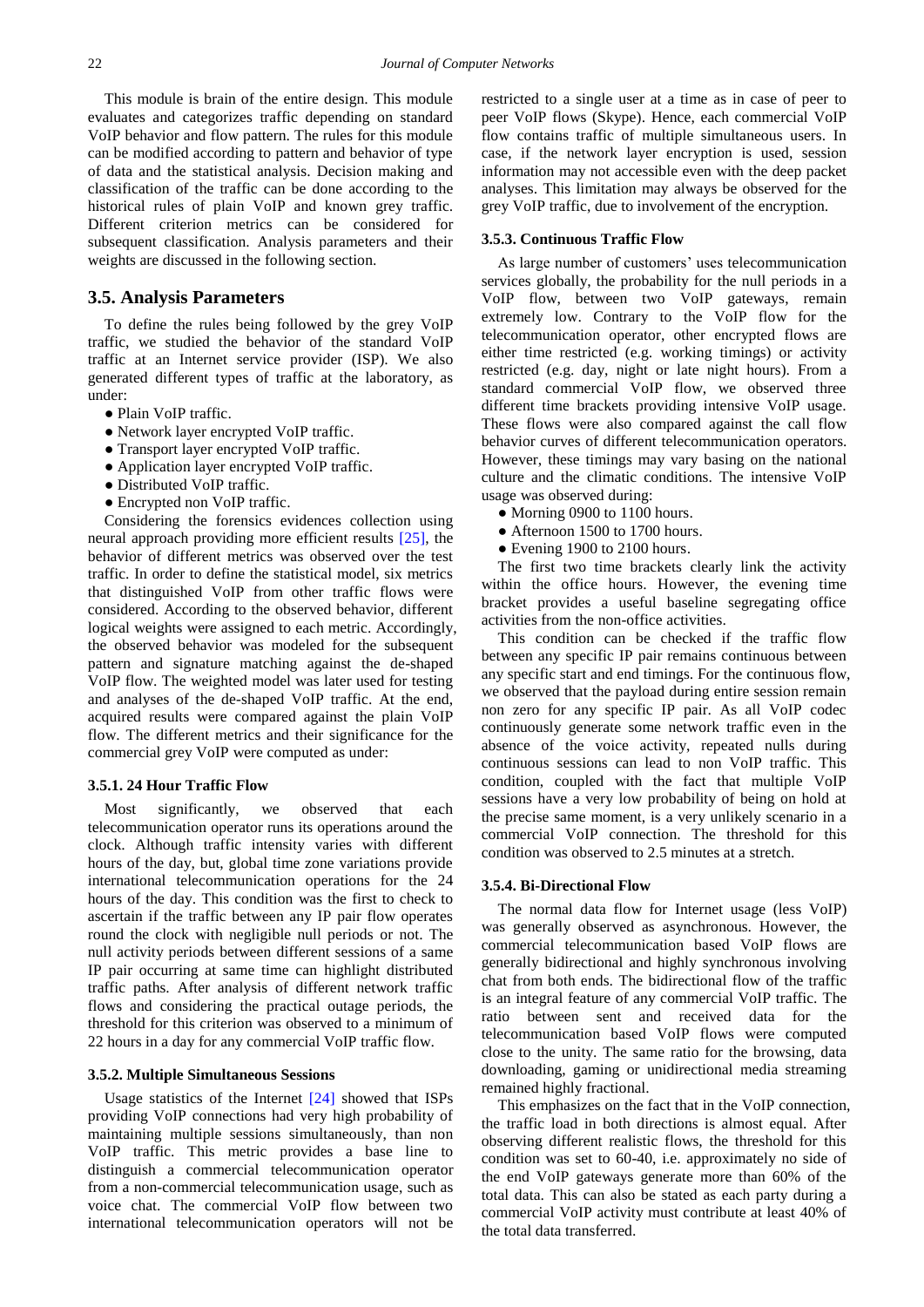#### **3.5.5. Packet Arrival Time Distribution**

Researchers [\[26\]](#page-12-1) have computed voice activity detection using the packet energy in time domain as well as frequency domain. In case of the telecommunication based bidirectional VoIP flow, the packet arrival rate follows Gaussian distribution around some mean value of jitter  $[6,26]$  The jitter value depends on buffer space, processing and transmission delay. The quality of service requirement for the commercial VoIP is highly sensitive to jitter and delay. Disregard of the codec used, a VoIP behavior remains continuous in nature [\[26\],](#page-12-1) even in the absence of any user activity. This specific phenomenon creates continuous network traffic even in the absence of voice activity for VoIP. On contrary, other non VoIP applications generally link network traffic with user activity only, e.g. financial transactions, etc.

#### **3.5.6. Relation between Packet Size and Packet Arrival Time Distribution**

A VoIP traffic mixed with the non VoIP traffic may generate variable sized packets over the network. As segregation of the encrypted VoIP from the normal Internet data flow, without deep packet analyses is a tricky task. However, if ingress and egress data can be segregated in relation to their packet size, graph of arrival time distribution can provide the enhanced view of the flow behavior [\[6,26\].](#page-11-5) Effect of the different codec on the packet arrival time against the packet size is a significant intelligence for classification of VoIP [\[6\].](#page-11-5)

#### **3.6. Logical Decision Rules**

The efficiency of our entire model depends upon the logical decision rules applied over the captured network data. The logical model was intended to be generic, to cater all kind of the hybrid mechanisms. After the detailed analysis of the plain VoIP, lab generated grey VoIP and non VoIP traffic; different metrics were computed for their mathematical weights. The weights were computed through evaluation of known VoIP traffic. The computed weights were assigned to the end curves according to its importance in the detection of VoIP traffic. Accordingly, the encrypted network traffic in the different suspicious levels is classified. The bi-directional flow of traffic was considered as the most important criterion, owing to peculiar characteristic of VoIP traffic.

Besides assigning specific weight to the different criterion, additional weights were computed to the combination of criterion. This proved to be helpful in the scenarios where multiple criterion of different importance is met. For the initial assessment, we considered first four metrics, i.e. bi-directional traffic flow, 24 hour flow, continuity of traffic and multiple sessions. Subsequently, all possible combinations were computed for the weight assignment against first four metrics. Each metric was optimized independently by keeping all other metrics as constant. We assigned weights out of total score of 100, out of which 75% weight was marked to individual metrics and remaining 25% to the combination of metrics.

#### **3.6.1. Individual Weights**

Assignment of weight to the selected metric is a tricky task, as the situation may vary from one network to other and from one country to other. Moreover such assignment requires regular update according to network statistics.

Determination of weight was a tricky task and required detailed and lengthy traffic analysis. For the purpose of weight assignment, we captured raw internet traffic and observed following:

• As a fraction of overall traffic, UDP packets were observed as 5%-15% of total, and 15%-25% of total flows.

●Determined TCP flows were approximately 4.8 times more than UDP flows.

● Traffic share of VoIP was approximately 0.9%, out of total internet share.

• VoIP showed a gradual increase in volume over the course of the day, well into 19:00 hours before tailing off more abruptly into midnight.

● VoIP traffic rise in the late evening and early morning hours as a proportion of overall traffic.

• Most of the IP layer encrypted sessions frequently last more than 1 hour in duration.

● Although IP layer encrypted sessions count remained negligible. However, such sessions contained 5% of total data.

● DNS traffic share is negligible among overall network traffic.

To acquire these weights, two public sector ISPs were analyzed for the real traffic. According to [\[3\],](#page-11-2) both ISPs consume 75% of the Internet bandwidth in Pakistan. After acquisition of the statistics for entire week, the traffic evaluation was carried out for the known VoIP traffic. Initially, each factor was assigned individual weight as under:

● Bi-Directional Traffic Flow. This metric was observed as of prime importance due to peculiar commercial VoIP traffic flow behavior.

This statistics provided baseline for subsequent weight assignment. Considering the encrypted tunnels, we further short listed VoIP and IP layer encrypted flows for assessment of weight for bidirectional traffic. These two type of traffic shares approximately 6% of total data only. Resultantly, determination of bidirectional traffic could easily lead to bi-directional VoIP traffic.

For fair weight distribution, we limit a single weight to maximum of 50%. According to the traffic analysis, bi-directional traffic is used for bi-directional audio and video flows only. Considering these two types of traffics and according to result over multiple test flows, we found 25% weight for the metric as an optimum value.

- Twenty Four Hour Flow. Due to the commercial business nature of the grey traffic, this metric was observed as second critical in the list. We computed 20% weight for the metric as an optimum value.
- Continuous Traffic Flow. Subject to the smoothness of the VoIP flow and the actual existence of multiple sessions (even if hidden due to the encryption), we considered this metric as third in priority. We observed the weight of 15% to the metric as an optimum value.
- Multiple Sessions. We observed that multiple session information is another basic characteristic of commercial VoIP. However, due to presence of encryption, this metric computation might not be possible. Resultantly we found this metric as fourth in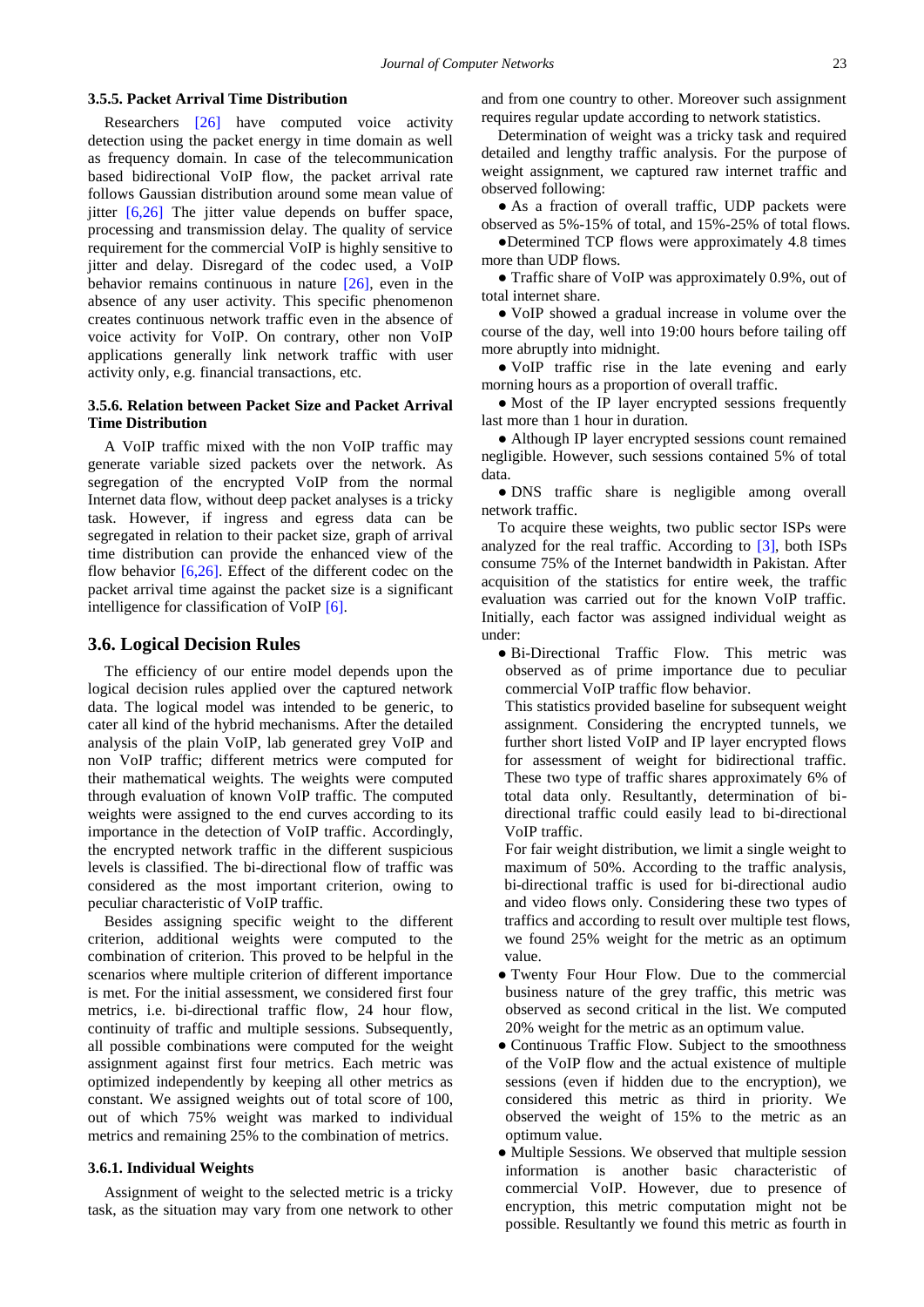the priority list. We computed weight of 15% to the metric as an optimum value.

#### **3.6.2. Weights for Combination of Criteria**

The combination weight of different metrics was a critical evaluation of the model. After evaluating multiple flows of test data, we considered following %age weights to different combinations as an optimum value:

- $\bullet$  Bi-directional + Continuous + 24Hour + Multiple Session  $= 25\%$
- $\bullet$  Bi-directional + 24Hour + Multiple Session = 23%
- $\bullet$  Bi-directional + Continuous + 24Hour = 23%
- $\bullet$  Bidirectional + Continuous + Multiple Session = 13%
- $\bullet$  Bi-directional + 24Hour = 18%
- $\bullet$  Bidirectional + Multiple Session = 8%

#### **3.6.3. Categorization of Flow**

After assignment of different weights to the individual and combination of metrics, threshold values were computed for assessment categorization as under:

● According to the behavior of different test cases, any flow with total weight score greater than 75% was observed as logically confirmed VoIP traffic. Hence such unknown traffic could be assumed as "Grey" with high probability.

● Due to presence of encryption and distributed & hidden flows, the traffic with weight greater than 50% value was observed as logically confirmed VoIP traffic with anomalies. Such traffic is categorized as "Suspicious".

• The traffic with less than 50% weight was observed as logically confirmed non VoIP traffic and same is categorized as "Non- suspicious".

## **4. Testing & Evaluation**

After development of a comprehensive detection model, we tested it through a test bed to detect the IP's involved in encrypted VoIP traffic. We developed the test in C++ under Linux environment. The test bed was developed to handle multiple protocols. These protocols include network, transport and application layer protocols, with and without encryption. We performed traffic analysis on IP, IPSec in both AH and ESP mode and PPTP from network layer. TCP, UDP, TLS and SSL from transport layer and SSH and other proprietary protocols from the application layer were also tested. The test bed was divided into four different independent modules as described above. Functionality and run time behavior of the each module was tested independently to ensure its functionality and behavior according to load requirements and accuracy.

Multiple tests were performed over 2 Mbps link of laboratory generated data flow. Initially different data flows up to 2 Mbps throughput were generated at lab and testing was conducted for different modules. After successful lab testing, real flow testing for real traffic was conducted at core ingress router of both the ISPs involved in termination of international VoIP traffic. Multiple test cases were evaluated during the process for week long duration as under:

• Initially, we tested capture mode on 2 Mbps of laboratory generated traffic as test case-1. The test included plain VoIP and encrypted VoIP and non VoIP traffic.

• Later as test case-2, we verified capture mode by mirroring Internet traffic from a mirrored link on the main ingress router of the Internet service providers.

• In test case-3, we tested performance and reliability of the Processed Packet Library using data of test case-1.

● In test case-4, the Processed Session Library was thoroughly tested by using output of the test case-2.

● In test case-5, we tested Analysis module with the output data of test case-3. Subsequently we verified the results of test case-4 by matching it accordingly.

Module-1 (capture mode) was observed as successful in capturing the packets without disturbing the overall network traffic. We also verified the results with the open source Wireshark tool for correctness.

Module-2 (header reconstruction) was observed as resource hungry. However, non linkage of this module with the online routers, allowed parallel processing on multiple machines.

Module-3 (flow reconstruction) was also successful in its performance on both types of traffic.

Output of the Module-4 (flow categorization) initially generated few false results due to mismatching of the weight assignment. However, after adjustment of weights for optimum values according to test data, efficiency improved to greater than 90% correct assessment. Different nature of results was also observed with different levels of the suspicion.

[Figure 6](#page-10-0) shows the output presentation for the module-4. The top right portion shows the runtime state of the filtered IP addresses, along with the start time and the current status. The lower right portion shows the details of the selected IP pair. This portion presents behavior of the flow, type of encryption, total sent and received data and maximum number of the sessions recorded. Top right portion shows the payload graph of the sent and received data for the selected IP pair. The x-axis shows the time elapsed, whereas y-axis shows the payload in Mbps. Lower right portion shows the session graph of the selected IP pair. The x-axis shows the time elapsed, whereas y-axis shows the number of recorded and decrypted sessions.

Subsequently, 24 hour traffic was captured and processed. Accordingly, the graphs for behavior were drawn. [Figure 7](#page-10-1) shows results for the non-suspicious traffic that does not fulfill the modeled conditions. The left portion shows the payload graph of the sent and received data for the selected IP pair. The x-axis shows the time elapsed, whereas y-axis shows the payload in Mbps. The right portion shows the session graph of the selected IP pair. The x-axis shows the time elapsed, whereas y-axis shows the number of the recorded and decrypted sessions. As sent and received ratio of the flow is greater than 60-40, so the traffic failed to satisfy bidirectional condition. Similarly, it can be seen that available session information shows session count up to six.

[Figure 8](#page-10-2) shows the behavior for a moderate suspicious traffic. The left portion shows the payload graph of the sent and received data for the selected IP pair. The x-axis shows the time elapsed, whereas y-axis shows the payload in Mbps. The right portion shows the session graph of the selected IP pair. The x-axis shows the time elapsed, whereas y-axis shows the number of the recorded and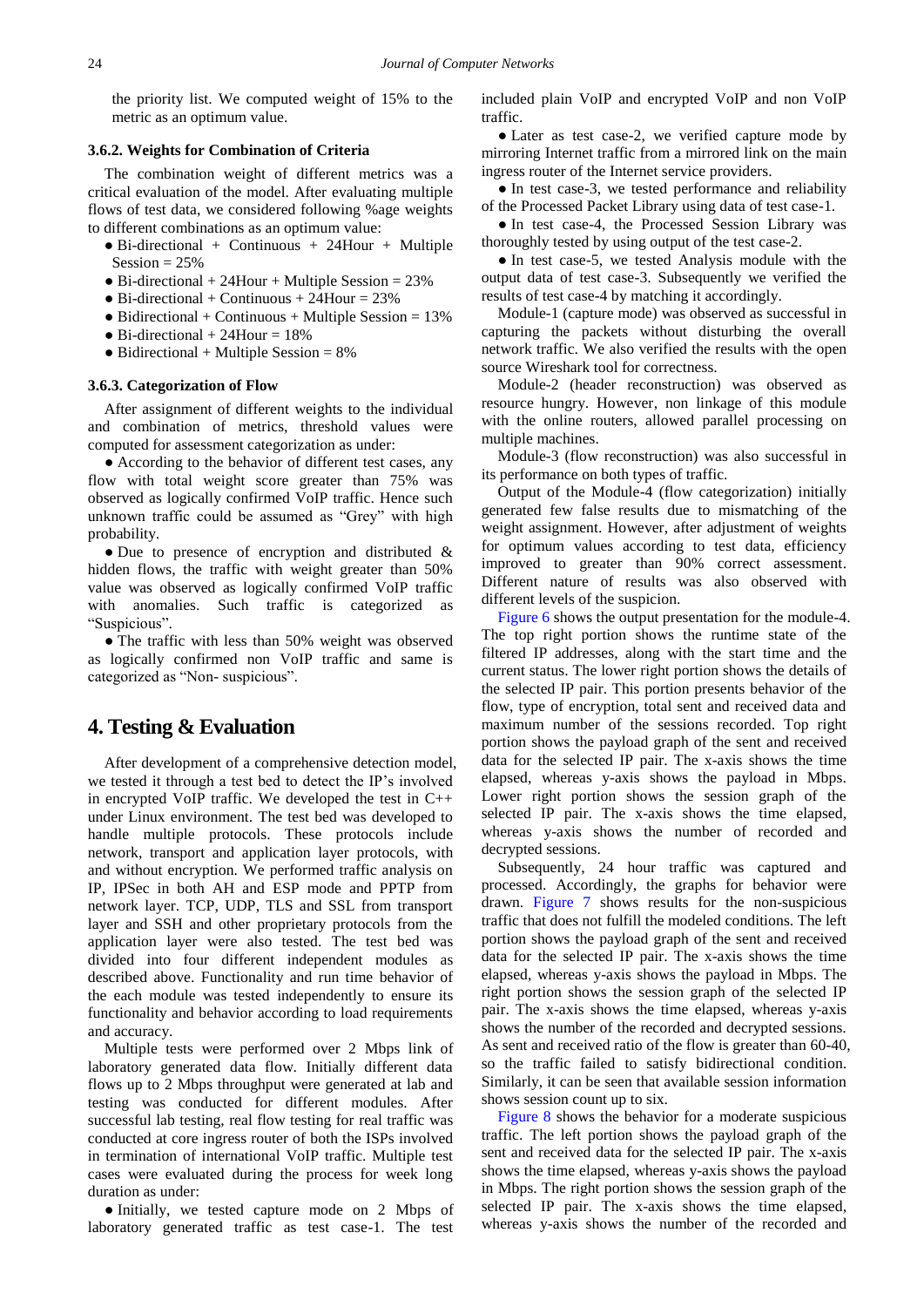decrypted sessions. It is clear that both sent and received traffic is almost equal or below 60-40 ratio, depicting the bidirectional behavior. However the session information is not visible because of the IPSec encryption. As the multiple session condition is not satisfied, therefore this type of behavior is categorized as "moderate suspicious".

<span id="page-10-0"></span>[Figure 9](#page-11-19) shows the behavior of grey traffic that fulfills all four conditions. The left portion shows the payload graph of the sent and received data for the selected IP pair. The x-axis shows the time elapsed, whereas y-axis shows the payload in Mbps. The right portion shows the session graph of the selected IP pair. The x-axis shows the time elapsed, whereas y-axis shows the number of recorded and decrypted sessions. It can be clearly seen that session number ranges from 35 to 60 or more. Hence, multiple session condition is also satisfied.

**Traffic Analysis** 



#### **Figure 6.** Output for Module-4

<span id="page-10-1"></span>



<span id="page-10-2"></span>

**Figure 8.** Graph for the Payload and Session against Time Showing Behavior of Moderate Suspicious Traffic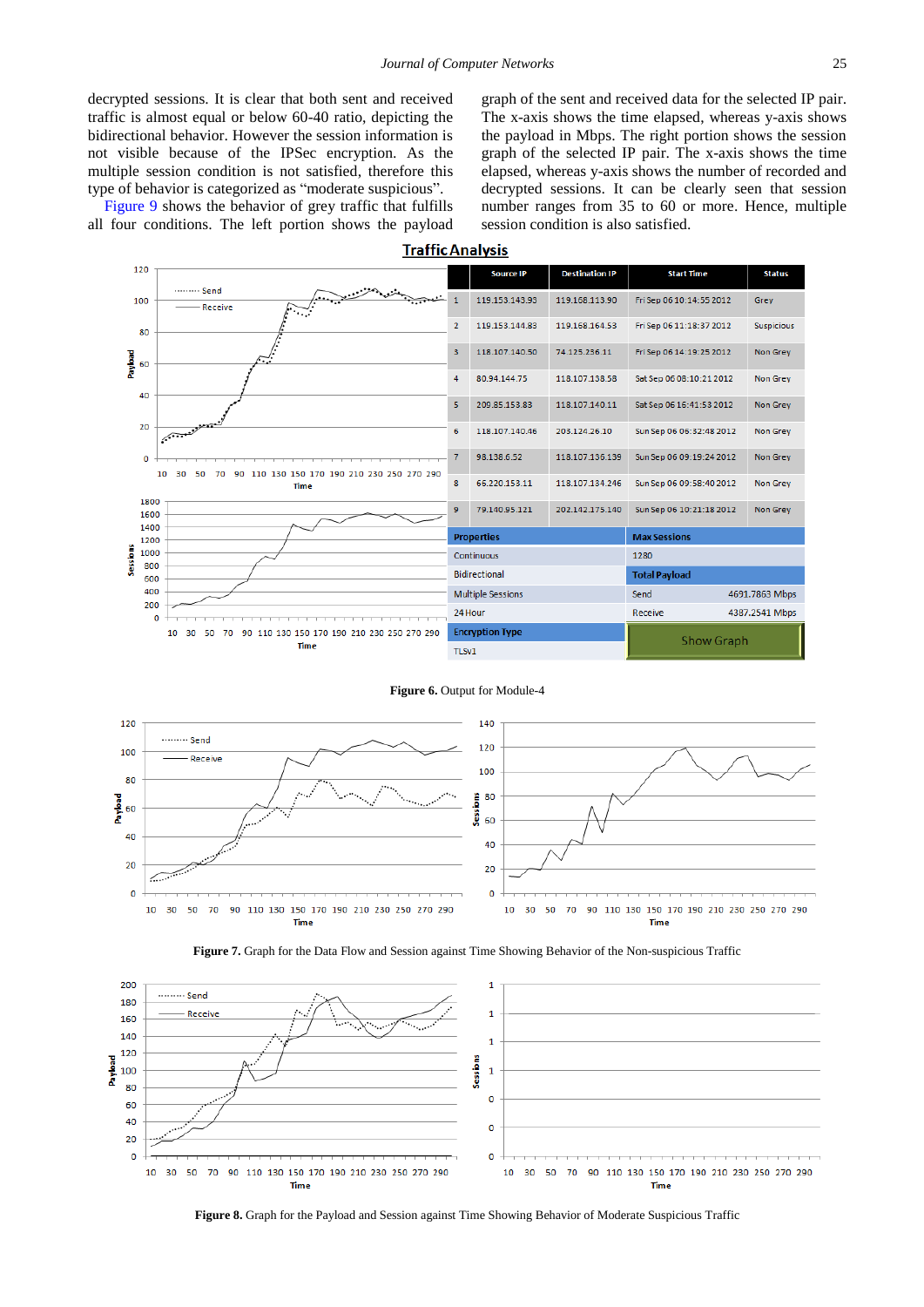<span id="page-11-19"></span>

**Figure 9.** Graph for the Payload and Sessions against Time Showing Behavior of Grey Traffic

# **5. Conclusion**

The growth of illegal VoIP activity is a lucrative platform for culprits to earn huge revenue and causes huge financial losses to the state. VoIP intrusion detection against commercial traffic is a tricky affair as many domestic Internet users legally employ VoIP for the pointto-point direct communication. It requires thorough statistical and behavioral analysis over a period of time to identify and detect IP addresses involved in this crime. Subsequently, one can segregate illegal IPs form the network traffic. In addition, involvement of the encryption techniques and availability of the high throughput Internet connections at cheap rates, has made the problem complicated many folds.

In this proposed technique, instead of encryption analysis, we have endeavored to deploy VoIP based Intrusion Detection System using the statistical flow analysis coupled with the behavior analysis. It deals with the profile development and anomaly detection based on the variation from this profile of VoIP traffic based on observed patterns. The encryption is detected and the layer on which encryption is done is found. The encryption layer information helps to identify the type of the encryption technique used. It can prove to be helpful in computing the statistical parameters for the better decision making.

The end results show significant success on the proposed approach towards the solution of the problem.

## **References**

- <span id="page-11-0"></span>[1] Nabil Schear and Nikita Borisov "Preventing SSL Traffic Analysis with Realistic Cover Traffic (extended abstract)" 16th ACM Conference on Computer and Communications Security, CCS 2009.
- <span id="page-11-1"></span>[2] Sen. Patrick Leahy "Preventing Real Online Threats to Economic Creativity and Theft of Intellectual Property Act of 2011", 112th US Congress, 2011-2012.
- <span id="page-11-2"></span>[3] PTA, "PTA ANNUAL REPORT 2008-09-10" Annual Reports Published by Pakistan Telecommunication Authority, online available on http://www.pta.gov.pk/annual-reports, 2010.
- <span id="page-11-3"></span>[4] ITU "The Status of Voice over Internet Protocol (VoIP) Worldwide, 2006" Report published by International Telecommunication Union, The Future of Voice Document, January 2007.
- <span id="page-11-4"></span>[5] Choudhary, M.A.; Aftab, H "Optimizing financial parameters to disincentives international grey traffic and rationalization of measures to curb illegal international telephony in Pakistan" IEEE International Technology Management Conference (ITMC), 2011.
- <span id="page-11-5"></span>[6] Toshiya Okabe, Tsutomu Kitamura, and Takayuki Shizuno. "Statistical traffic identification method based on flow-level behavior for fair VoIP service" 1st IEEE workshop on VoIP Management and Security (VoIP MaSe), April 2006.
- <span id="page-11-6"></span>[7] Riyad Alshammari and A. Nur Zincir-Heywood "Unveiling Skype Encrypted Tunnels using GP" IEEE Congress on Evolutionary Computation (CEC), 2010.
- <span id="page-11-7"></span>[8] Stephens, A., and P. J. Cordell. "SIP and H. 323—interworking VoIP networks." BT technology journal 19.2 (2001): 119-127.
- <span id="page-11-8"></span>[9] JPG Dalton Jr, SA Thomas "Clearinghouse server for Internet telephony and multimedia communications" US Patent 7,017,050, 2006.
- <span id="page-11-9"></span>[10] Angelos D. Keromytis, "Survey of VoIP Security Research Literature" Voice over IP Security, Springer Briefs in Computer Science, 1, 27-55, 2011.
- <span id="page-11-10"></span>[11] Carlos Scott and Chez Ciechanowicz, "Covert channels of communication hidden inside legitimate networks cannot be eliminated but they can be significantly reduced by careful design and analysis", Information Security Group at Royal Holloway, University of London, 2008.
- [12] Thomas Porter, C. I. S. S. P., and CCDA CCNP. Practical VoIP Security. Syngress, 2006.
- <span id="page-11-11"></span>[13] Chou, W. "Strategies to Keep Your VoIP Network Secure" IEEE IT Professional September.-October. 2007.
- [14] Robert Birke, Marco Mellia, Michele Petracca, Dario Rossi "Experiences of VoIP traffic monitoring in a commercial ISP" International Journal of Network Management Special Issue: Traffic Monitoring and Network Measurements: from Theory to Practice, 20(5), 339-359, September/October 2010.
- <span id="page-11-12"></span>[15] M. Dusi, M. Crotti, F. Gringoli and L. Salgarelli "Tunnel Hunter: Detecting Application-Layer Tunnels with Statistical Fingerprinting", Elsevier, Journal of Computer Networks, 53, 81- 97, 2009.
- <span id="page-11-16"></span>[16] Taner Yildirim and Dr. PJ Radcliffe "VoIP Traffic Classification in IPSec Tunnels", International Conference on Electronics and Information Engineering (ICEIE 2010).
- <span id="page-11-17"></span>[17] A. W. Moore and D. Zuev "Internet traffic classification using Bayesian analysis techniques", In SIGMETRICS '05: Proceedings of the 2005 ACM SIGMETRICS international conference on Measurement and modeling of computer systems, pages 50-60, New York, NY, USA, 2005. ACM Press.
- [18] N. Williams, S. Zander, and G. Armitage "A preliminary performance comparison of five machine learning algorithms for practical IP traffic flow classification" SIGCOMM Computer. Communication. Rev., 36(5):5-16, 2006.
- [19] E. Alpaydin "Introduction to Machine Learning" MIT Press, 2004.
- [20] J. Doucette and M. Heywood "Gp Classification under Imbalanced Data Sets: Active Approximation", In European Conference on Genetic Programming, volume. 4971 of Lecture Notes in Computer Science, pages 266-277, 2008.
- <span id="page-11-14"></span>[21] Chappell, Laura A. Wireshark Network Analysis: The Official Wireshark Certified Network Analyst Study Guide. Protocol Analysis Institute, Chappell University, 2010.
- <span id="page-11-15"></span>[22] Caswell, Brian, Jay Beale, and Andrew Baker. Snort Intrusion Detection and Prevention Toolkit. Syngress, 2007.
- <span id="page-11-18"></span>[23] Snex A/S "Application Visibility and Risk Report", A report on Network Traffic by Paloalto Networks, April 19, 2011.
- <span id="page-11-13"></span>[24] Bing Li, Zhigang Jin , Maode Ma, "VoIP Traffic Identification Based on Host and Flow Behavior Analysis", 6th International